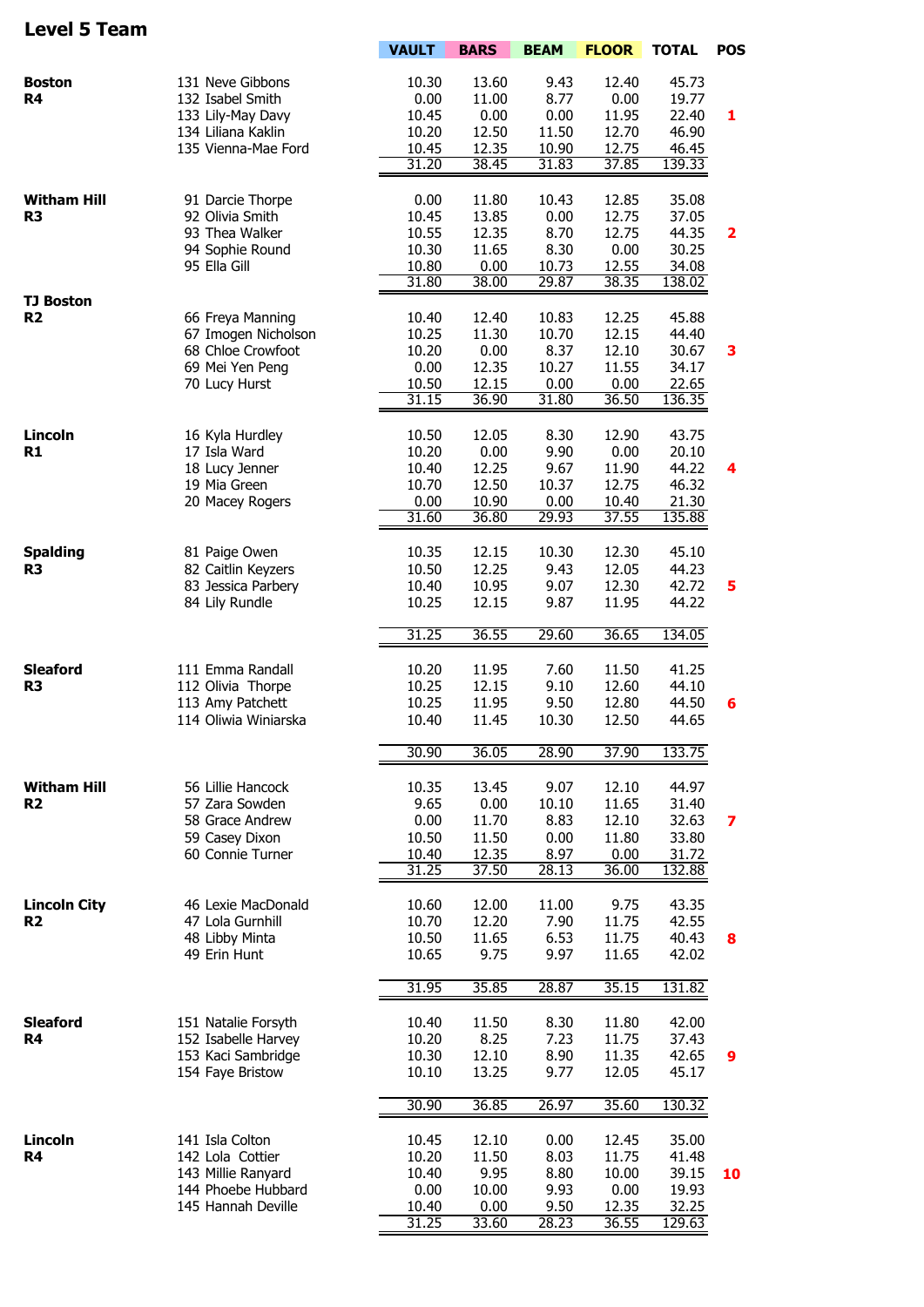| <b>Sleaford Elite</b><br>R1       | 6 Kaelin Brown<br>7 Erin Maxwell<br>8 Isla Smeed<br>9 Evie Ballaam            | 10.30<br>10.55<br>10.45<br>0.00  | 11.65<br>13.15<br>10.20<br>0.00  | 9.57<br>9.77<br>8.50<br>0.00 | 9.40<br>11.85<br>11.45<br>0.00   | 40.92<br>45.32<br>40.60<br>0.00  | 11 |
|-----------------------------------|-------------------------------------------------------------------------------|----------------------------------|----------------------------------|------------------------------|----------------------------------|----------------------------------|----|
|                                   |                                                                               | 31.30                            | 35.00                            | 27.83                        | 32.70                            | 126.83                           |    |
| <b>Spalding</b><br>R4             | 121 Lily Kelk<br>122 Alice Nicholson<br>123 Olivia Fokt<br>124 Leticia Amaral | 10.35<br>10.05<br>10.15<br>10.10 | 10.40<br>12.00<br>10.20<br>11.15 | 6.90<br>8.43<br>9.60<br>5.47 | 12.05<br>12.15<br>12.20<br>12.10 | 39.70<br>42.63<br>42.15<br>38.82 | 12 |
|                                   |                                                                               | 30.60                            | 33.55                            | 24.93                        | 36.45                            | 125.53                           |    |
| <b>Lincoln City</b><br>R1         | 36 Sophie Snell<br>37 Isla McGinn<br>38 Olivia Blades<br>39 Kelsie MacDonald  | 10.05<br>10.60<br>10.60<br>10.30 | 10.15<br>11.00<br>9.70<br>9.00   | 9.43<br>8.20<br>9.17<br>7.53 | 11.65<br>9.05<br>9.75<br>10.35   | 41.28<br>38.85<br>39.22<br>37.18 | 13 |
|                                   |                                                                               | 31.50                            | 30.85                            | 26.80                        | 31.75                            | 120.90                           |    |
| <b>Hobeach</b><br>R1              | 26 Charlotte Almey<br>27 Alesha Rix<br>28 Anabelle Giles                      | 10.40<br>10.30<br>10.15          | 11.55<br>8.60<br>9.45            | 7.97<br>7.47<br>8.13         | 11.75<br>11.15<br>10.60          | 41.67<br>37.52<br>38.33          | 14 |
|                                   |                                                                               | 30.85                            | 29.60                            | 23.57                        | 33.50                            | 117.52                           |    |
| <b>Holbeach</b><br>R <sub>3</sub> | 101 Imogen Portass Bowen<br>102 Ellie Miller Jobsz<br>103 Noelani Claxton     | 10.15<br>10.15<br>9.80           | 10.40<br>11.15<br>9.70           | 7.33<br>5.27<br>6.93         | 11.30<br>12.00<br>11.95          | 39.18<br>38.57<br>38.38          | 15 |
|                                   |                                                                               | 30.10                            | 31.25                            | 19.53                        | 35.25                            | 116.13                           |    |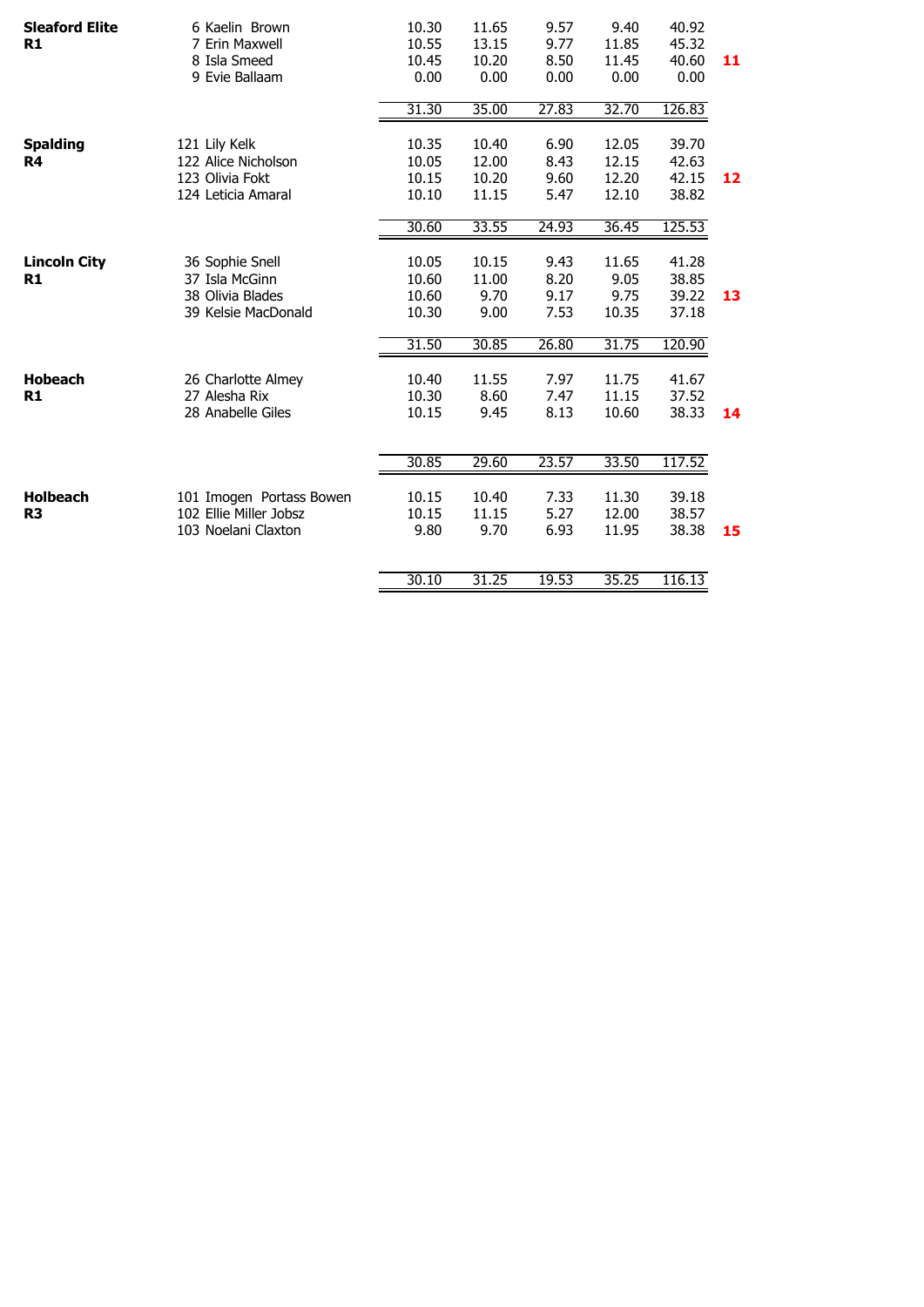## **Level 4 Team**

|                     |                          | <b>VAULT</b> | <b>BARS</b> | <b>BEAM</b>     | <b>FLOOR</b> | <b>TOTAL POS</b> |                 |
|---------------------|--------------------------|--------------|-------------|-----------------|--------------|------------------|-----------------|
|                     |                          |              |             |                 |              |                  |                 |
| Lincoln             | 96 Erin Matthews Harbron | 11.150       | 11.350      | 10.950          | 11.850       | 45.300           |                 |
| R <sub>3</sub>      | 97 Lily Hennell          | 9.650        | 11.450      | 11.050          | 11.350       | 43.500           |                 |
|                     | 98 Isobel Wright         | 0.000        | 11.350      | 10.200          | 11.050       | 32.600           | 1               |
|                     | 99 Isabelle Nicolson     | 11.200       | 0.000       | 0.000           | 9.300        | 20.500           |                 |
|                     | 100 Freya Armes          | 11.450       | 11.400      | 8.200           | 0.000        | 31.050           |                 |
|                     |                          | 33.800       | 34.200      | 32.200          | 34.250       | 134.450          |                 |
|                     |                          |              |             |                 |              |                  |                 |
| <b>Witham Hill</b>  | 51 Olivia Daubney        | 10.900       | 12.200      | 11.900          | 11.750       | 46.750           |                 |
| R <sub>2</sub>      | 52 Molly Hauton          | 10.400       | 0.000       | 9.600           | 10.900       | 30.900           |                 |
|                     | 53 Emma Feebrey          | 0.000        | 10.450      | 8.750           | 0.000        | 19.200           | 2               |
|                     | 54 Alisha Shepherd       | 11.100       | 10.800      | 0.000           | 11.450       | 33.350           |                 |
|                     | 55 Melissa Shears        | 11.250       | 11.600      | 9.350           | 11.550       | 43.750           |                 |
|                     |                          | 33.250       | 34.600      | 30.850          | 34.750       | 133.450          |                 |
|                     |                          |              |             |                 |              |                  |                 |
| Lincoln             |                          |              |             |                 |              |                  |                 |
| R <sub>2</sub>      | 61 Sophie McAndrew       | 10.900       | 11.500      | 10.950          | 12.000       | 45.350           |                 |
|                     | 62 Hannah Waddington     | 11.150       | 9.450       | 9.800           | 11.050       | 41.450           |                 |
|                     | 63 Freya Gawthrop        | 11.000       | 10.800      | 0.000           | 11.300       | 33.100           | 3               |
|                     | 64 Millie Benton         | 11.000       | 10.950      | 10.200          | 11.800       | 43.950           |                 |
|                     | 65 Martha Nicolson       | 0.000        | 0.000       | 9.350           | 0.000        | 9.350            |                 |
|                     |                          | 33.150       | 33.250      | 30.950          | 35.100       | 132.450          |                 |
|                     |                          |              |             |                 |              |                  |                 |
| <b>Sleaford</b>     | 71 Louise Hirst          | 11.300       | 10.050      | 10.700          | 11.400       | 43.450           |                 |
| R <sub>2</sub>      | 72 Gabrielle Greig       | 10.700       | 11.750      | 9.950           | 11.500       | 43.900           |                 |
|                     | 73 Molli Wilson          | 10.850       | 10.450      | 10.600          | 11.150       | 43.050           | $\overline{4}$  |
|                     | 74 Yasmin Farrant        | 10.950       | 0.000       | 9.100           | 9.000        | 29.050           |                 |
|                     |                          |              |             |                 |              |                  |                 |
|                     |                          | 33.100       | 32.250      | 31.250          | 34.050       | 130.650          |                 |
|                     |                          |              |             |                 |              |                  |                 |
| <b>Spalding</b>     | 41 Amelia Fox            | 11.250       | 11.800      | 10.750          | 11.200       | 45.000           |                 |
| R <sub>2</sub>      | 42 Katie Simpson         | 11.000       | 10.500      | 8.950           | 10.800       | 41.250           |                 |
|                     | 43 Georgina Harrison     | 11.300       | 9.800       | 10.950          | 11.300       | 43.350           | 5               |
|                     | 44 Aimee Speachley       | 11.150       | 9.100       | 9.550           | 9.350        | 39.150           |                 |
|                     |                          |              |             |                 |              |                  |                 |
|                     |                          | 33.700       | 32.100      | 31.250          | 33.300       | 130.350          |                 |
| <b>Witham Hill</b>  | 21 Hannah Blundy         | 10.100       | 10.650      | 10.550          | 9.750        | 41.050           |                 |
| R <sub>1</sub>      | 22 Phillipa Hopkins      | 0.000        | 0.000       | 0.000           | 0.000        | 0.000            |                 |
|                     |                          |              |             |                 |              |                  |                 |
|                     | 23 Ella Thornton         | 10.950       | 10.150      | 10.050          | 11.300       | 42.450           | $6\phantom{1}6$ |
|                     | 24 Morgan Mason          | 11.350       | 11.250      | 9.850           | 10.950       | 43.400           |                 |
|                     | 25 Jenny Chambers        | 10.450       | 12.050      | 10.450          | 9.800        | 42.750           |                 |
|                     |                          | 32.750       | 33.950      | 31.050          | 32.050       | 129.800          |                 |
|                     |                          |              |             |                 |              |                  |                 |
| <b>Lincoln City</b> | 106 Neve McGinn          | 10.500       | 10.450      | 8.500           | 10.950       | 40.400           |                 |
| R <sub>3</sub>      | 107 Brooke Spencer       | 11.000       | 10.500      | 8.800           | 9.700        | 40.000           |                 |
|                     | 108 Libby Allwood        | 11.100       | 9.500       | 9.250           | 10.250       | 40.100           | 7               |
|                     | 109 Freya Byers          | 11.150       | 6.750       | 9.550           | 9.850        | 37.300           |                 |
|                     |                          |              |             |                 |              |                  |                 |
|                     |                          | 33.250       | 30.450      | 27.600          | 31.050       | 122.350          |                 |
| <b>Sleaford</b>     | 31 Rachel Harte          |              | 9.900       | 6.250           | 8.500        | 35.550           |                 |
|                     |                          | 10.900       |             |                 |              |                  |                 |
| R <sub>1</sub>      | 32 Lucy Rudd             | 10.700       | 11.000      | 10.150<br>9.700 | 8.850        | 40.700           |                 |
|                     | 33 Abigail Jones         | 11.200       | 10.150      |                 | 9.050        | 40.100           | 8               |
|                     |                          |              |             |                 |              |                  |                 |
|                     |                          | 32.800       | 31.050      | 26.100          | 26.400       | 116.350          |                 |
|                     |                          |              |             |                 |              |                  |                 |